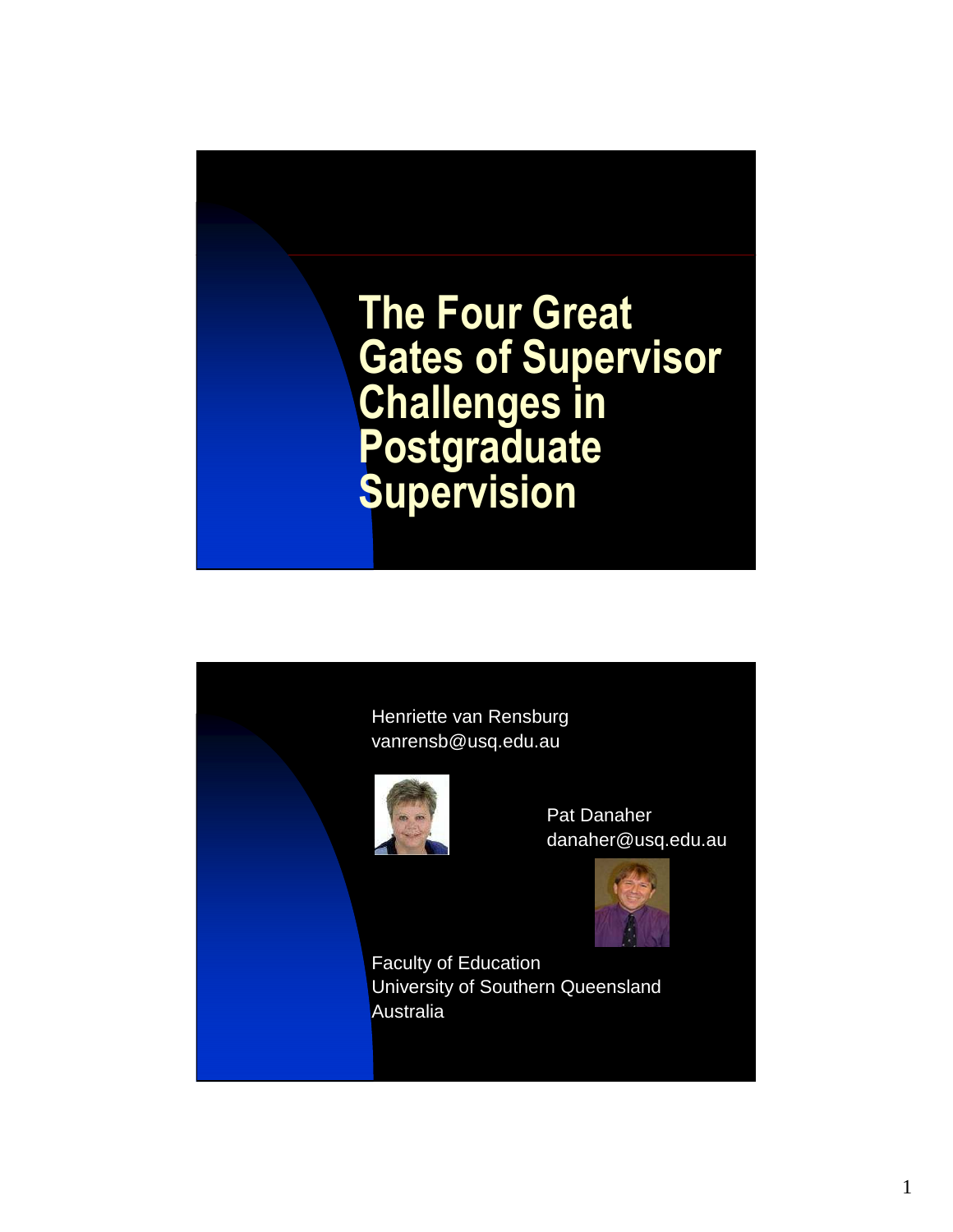

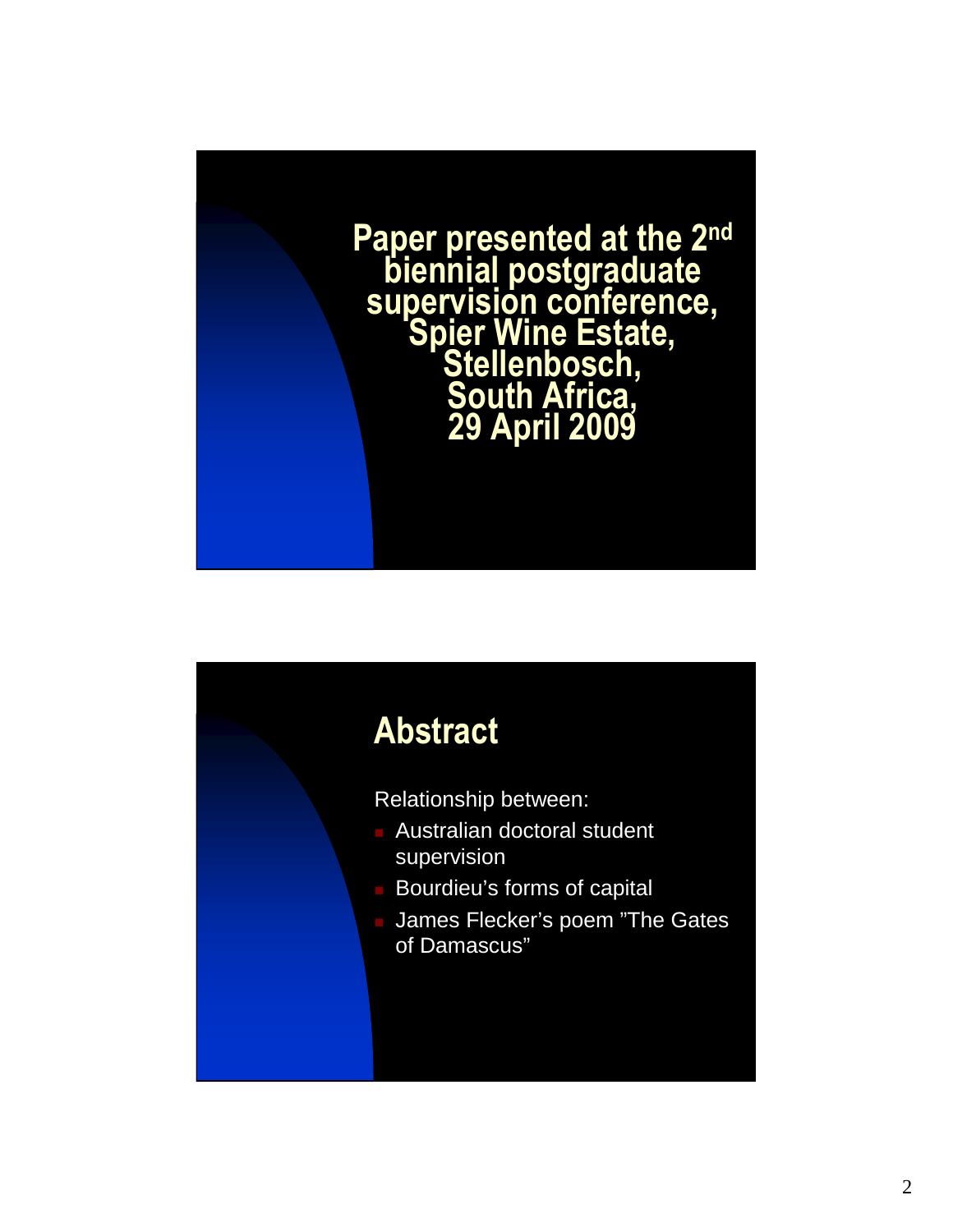## Introduction

- **Doctoral supervision is increasingly** being recognised as a field of scholarship
- **What is clear from this literature is** both the complexity and the significance of this type of andragogy

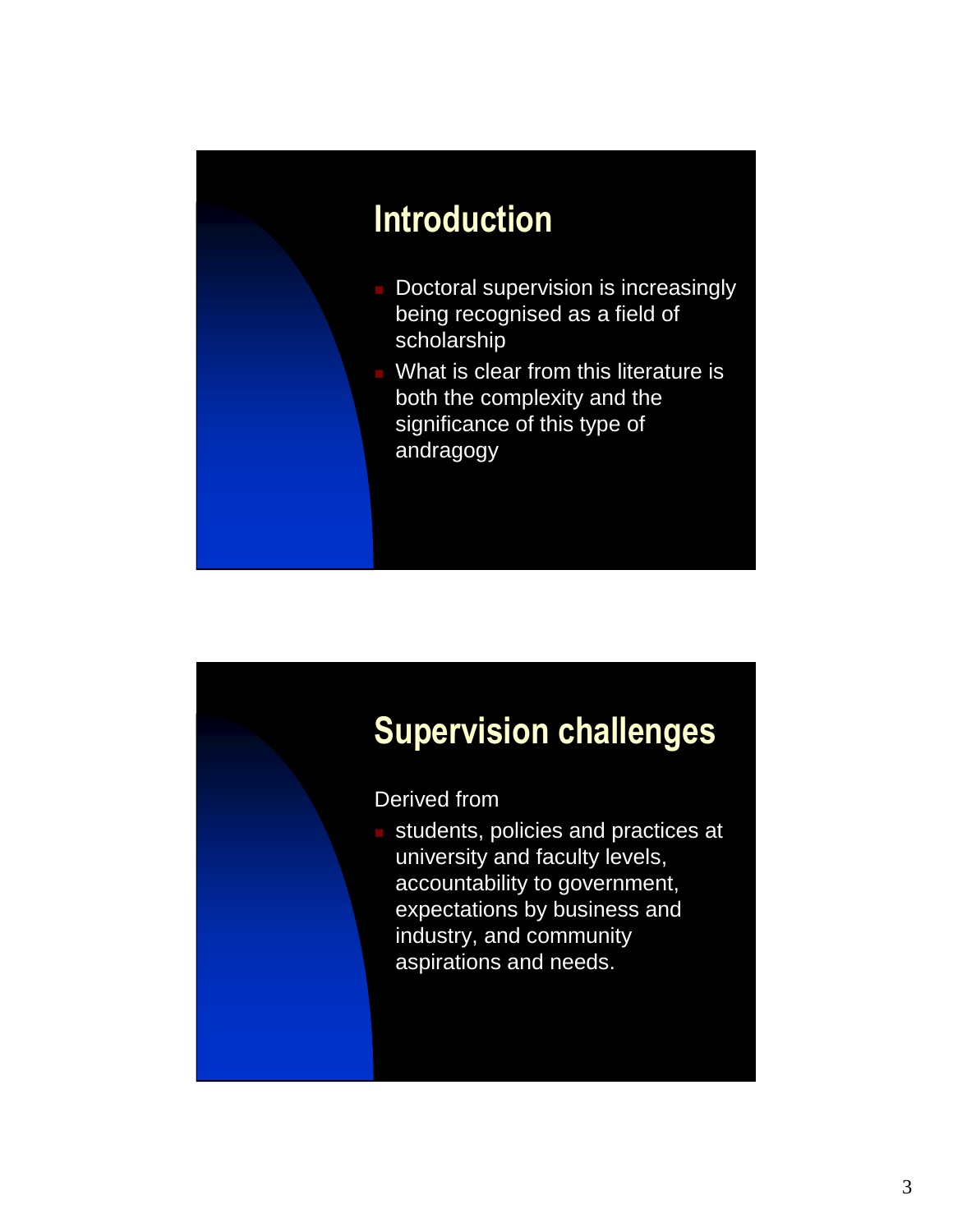# It is vital that supervisors are: consistent with their own beliefs and values about the intentions, quality and outcomes of doctoral study.

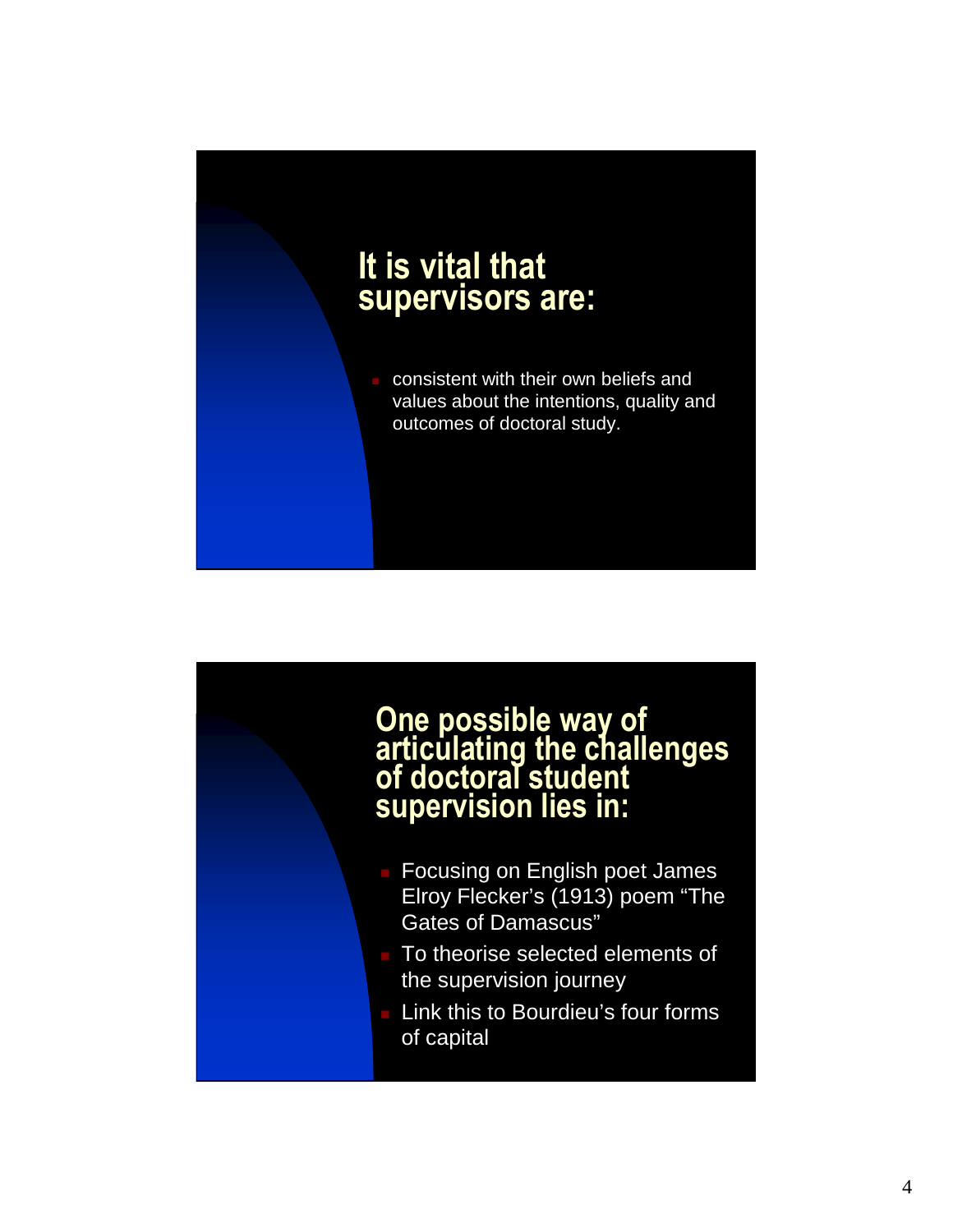

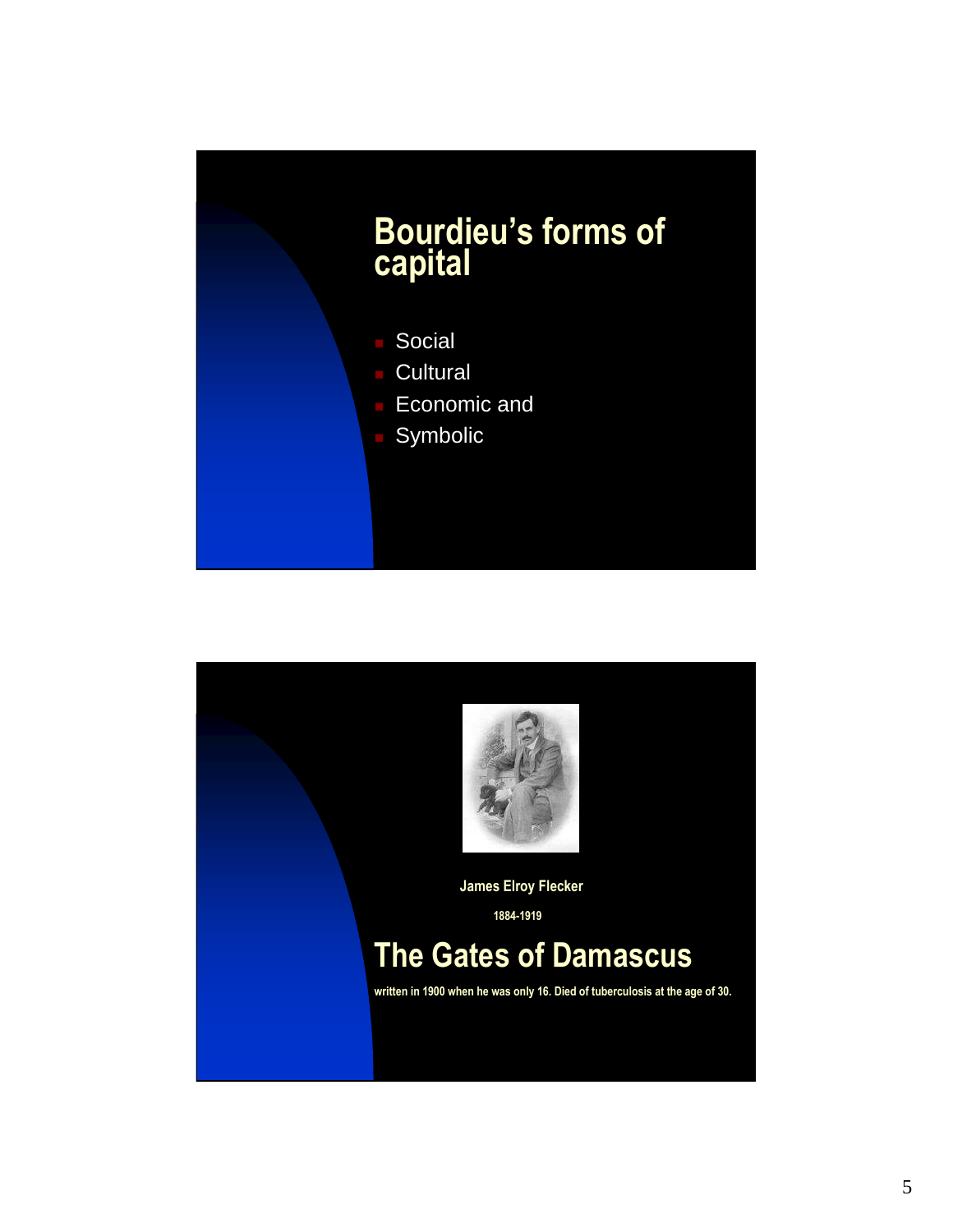

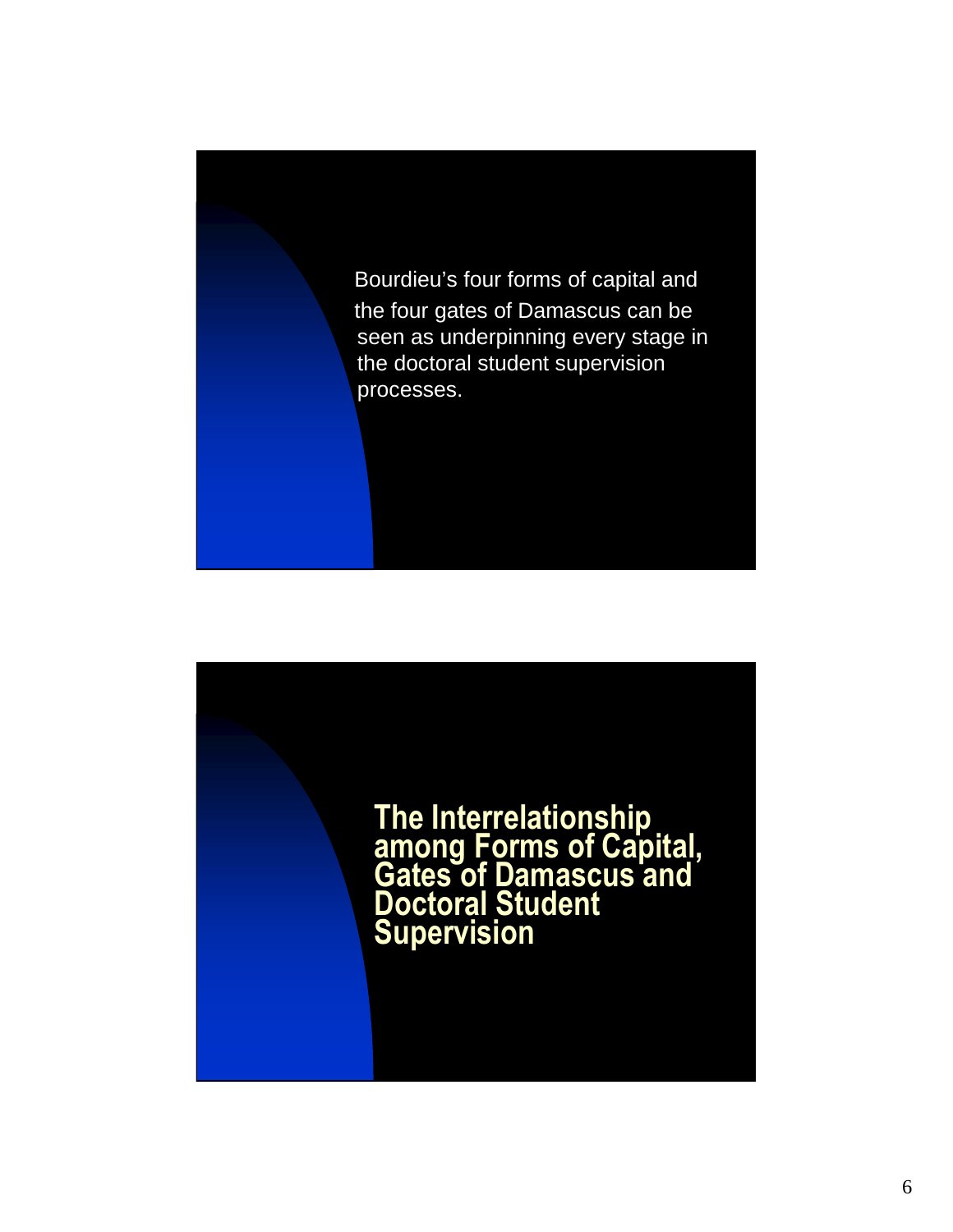| <b>Gates of Damascus</b><br>Baghdad<br>Danger and Death<br>Motivations,<br>temptations, aspirations<br>and pitfalls<br>'Postern of Fate, the<br>Desert Gate, Disaster's<br>Cavern, Fort of Fear.<br>and he shall sing as<br>best he can. |                                                                            | <b>Doctoral Student</b><br><b>Supervision Processes</b><br>Application for enrolment<br>Matching students and<br>supervisors |
|------------------------------------------------------------------------------------------------------------------------------------------------------------------------------------------------------------------------------------------|----------------------------------------------------------------------------|------------------------------------------------------------------------------------------------------------------------------|
|                                                                                                                                                                                                                                          | Go dark and blind; and<br>one shall say - "How<br>lonely is the Caravan!"" |                                                                                                                              |

| <b>Forms of Capital</b>                                                                                       | <b>Gates of Damascus</b>                                                                                                                                                                                                                                       | <b>Doctoral Student</b><br><b>Supervision Processes</b>                                                                                        |
|---------------------------------------------------------------------------------------------------------------|----------------------------------------------------------------------------------------------------------------------------------------------------------------------------------------------------------------------------------------------------------------|------------------------------------------------------------------------------------------------------------------------------------------------|
| Cultural<br>Deeply held values and<br>understandings of the<br>purposes and<br>processes of doctoral<br>study | Lebanon<br><b>Exploration and</b><br>Enlightenment<br>Demonstrations of:<br>Knowledge<br>Experience<br>Competence<br>The dragon-green, the<br>dark, the serpent-<br>haunted sea.<br>And not a soul in all<br>those lonely streets to<br>while away the hours.' | Developing productive<br>working relationships<br>between students and<br>supervisors<br>Designing the study<br>Confirmation of<br>candidature |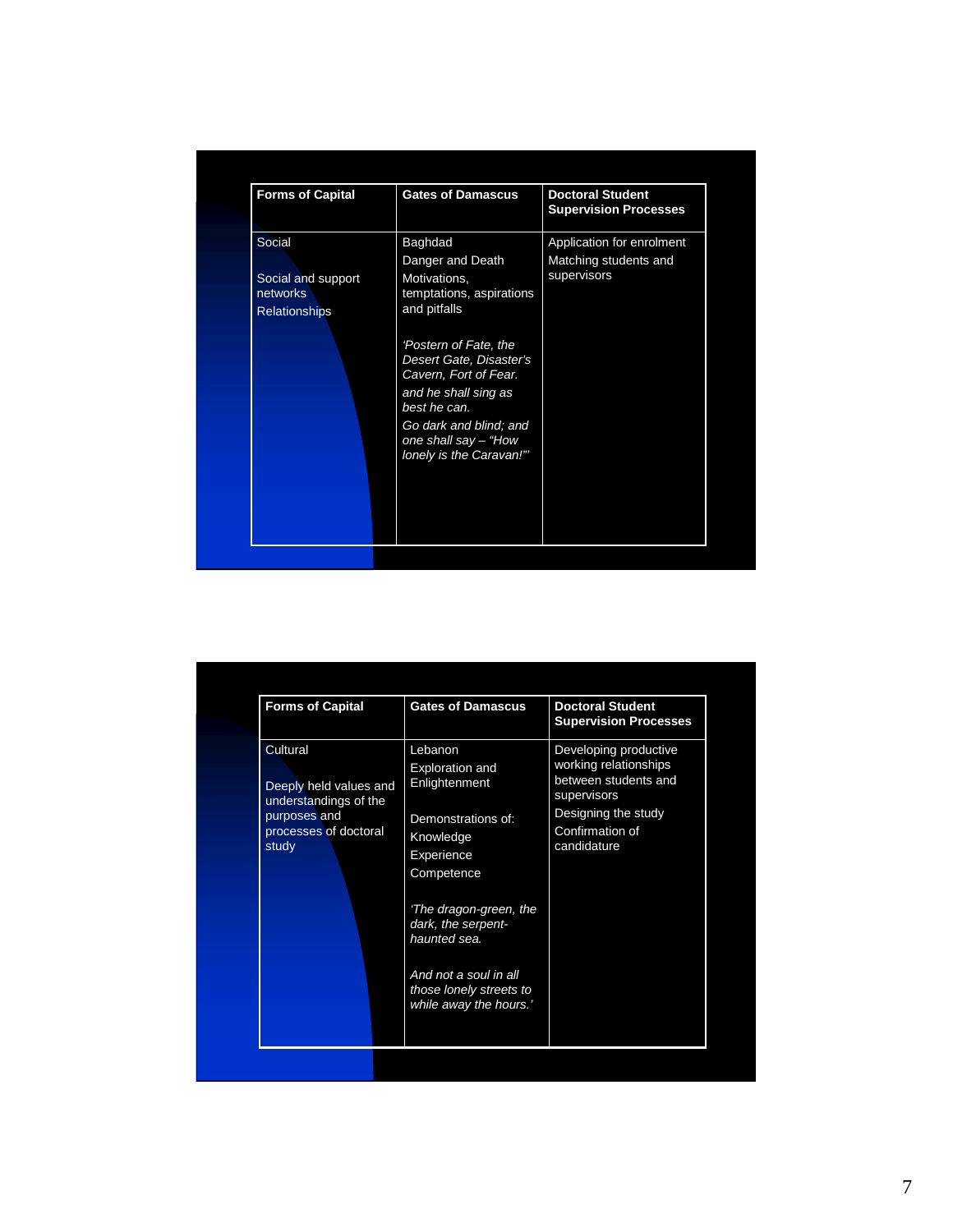| <b>Forms of Capital</b>                                      | <b>Gates of Damascus</b>                                                                                                                                                                                                                                                                              | <b>Doctoral Student</b><br><b>Supervision Processes</b>                                                                  |
|--------------------------------------------------------------|-------------------------------------------------------------------------------------------------------------------------------------------------------------------------------------------------------------------------------------------------------------------------------------------------------|--------------------------------------------------------------------------------------------------------------------------|
| Economic<br>Positioning in academic<br>field and marketplace | Aleppo<br><b>Trade and Commerce</b><br>Value<br><b>Risks</b><br>'And thou shalt sell thy<br>wares for thrice the<br>Damascene retailers'<br>price,<br>And buy a fat Armenian<br>slave<br>Some men of noble stock<br>were made<br>Some praise a science or<br>an Art, but I like<br>honourable Trade!' | Data collection and<br>analysis<br>Writing successive draft<br>chapters of dissertation<br>Submission for<br>examination |

| <b>Forms of Capital</b> | <b>Gates of Damascus</b>                                                  | <b>Doctoral Student</b><br><b>Supervision Processes</b>                 |
|-------------------------|---------------------------------------------------------------------------|-------------------------------------------------------------------------|
| Symbolic<br>Honour      | Mecca<br>Faith and Pilgrimage                                             | Engaging with examiners'<br>feedback on the submitted<br>dissertation   |
| Prestige<br>Recognition | Fulfilment and meaning-<br>making                                         | Post-doctorate life and<br>work and student-<br>supervisor relationship |
|                         | 'The voices of the souls'<br>unborn are half dream with<br>Paradise.      |                                                                         |
|                         | And God shall make thy<br>body pure, and give thee<br>knowledge to endure |                                                                         |
|                         | This ghost-life's piercing<br>phantom-pain'                               |                                                                         |
|                         |                                                                           |                                                                         |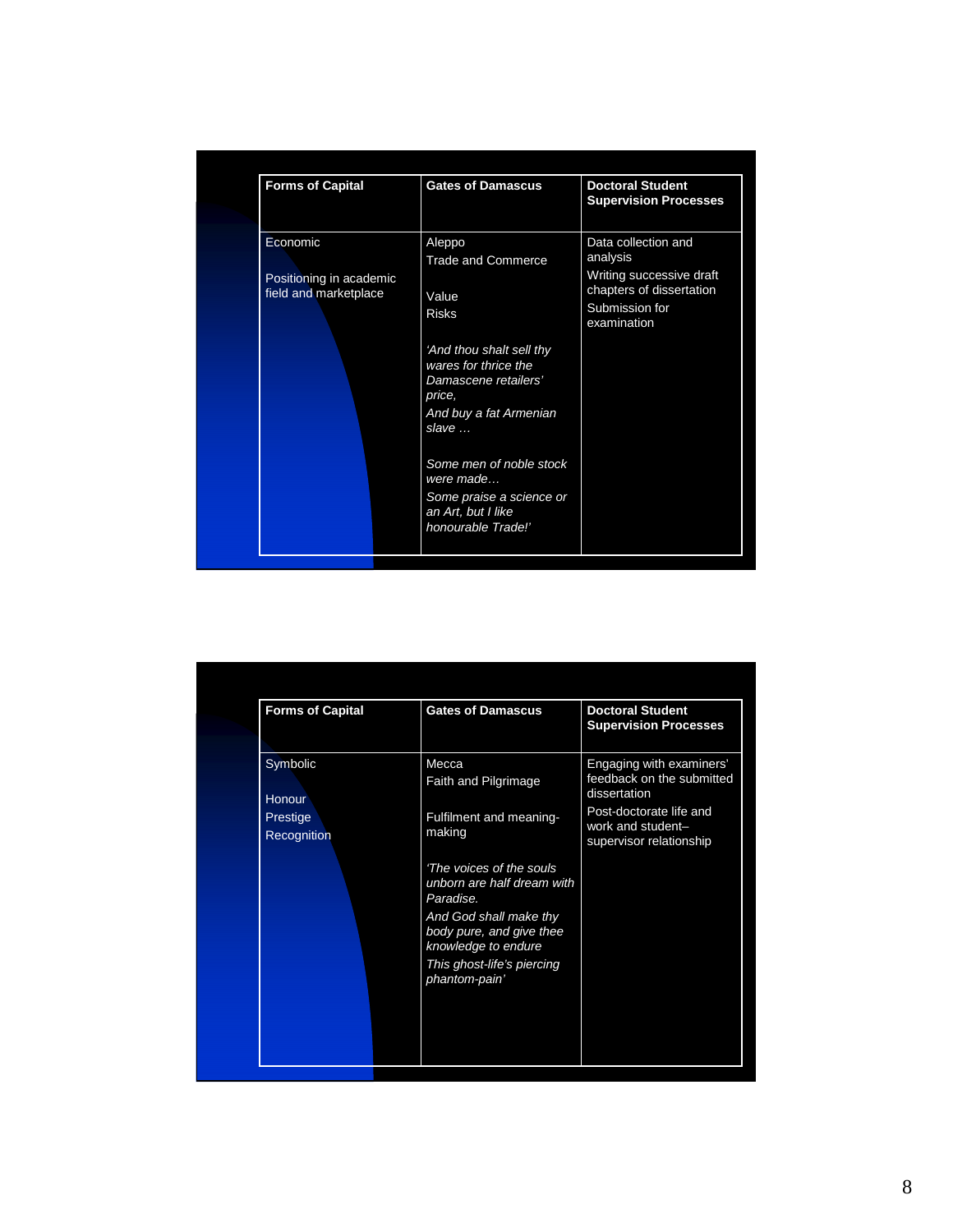### Conclusion

We brought together four forms of capital and different phases of the doctoral student journey, with what we argue are important implications for doctoral student supervision. This has been facilitated by the application of the four gates of Damascus